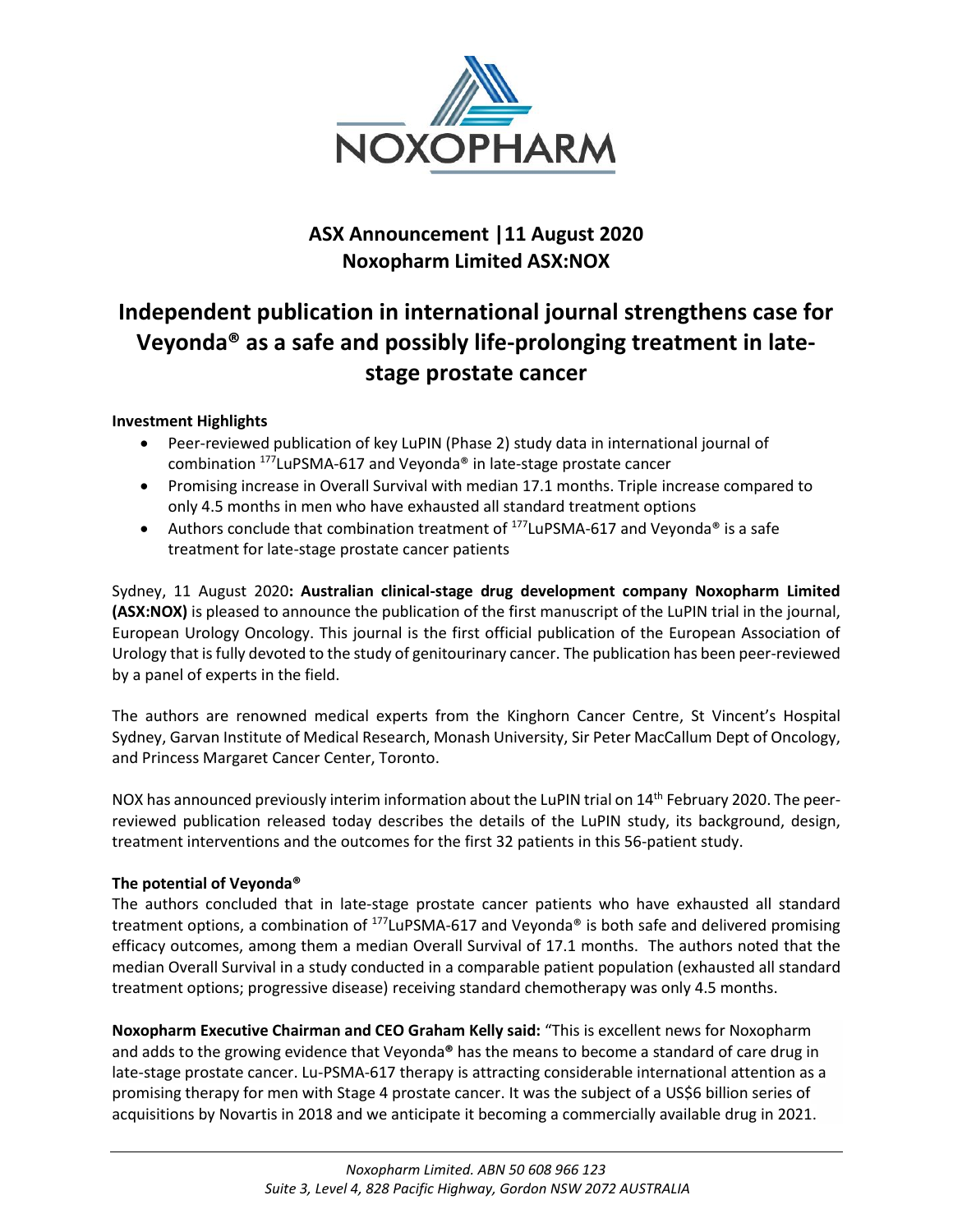

We see this publication making a solid case for a combination of Veyonda**®** and Lu-PSMA-617 becoming a standard treatment option in late-stage prostate cancer, particularly given that the combination was well-tolerated, even in patients with advanced disease and very limited survival prospects."

#### **What is the LuPIN study?**

The LuPIN study is an investigator-initiated Phase 1b/2a clinical trial evaluating the Company's lead product candidate, Veyonda® in combination with <sup>177</sup>Lu-PSMA-617, an experimental radiopharmaceutical therapy owned by Novartis, in patients with late-stage metastatic castration-resistant prostate cancer (mCRPC) who have stopped responding to all standard therapies and who have limited survival prospects. The LuPIN study is distinguished from many others looking at <sup>177</sup>Lu-PSMA-617 therapy in being particularly stringent in only selecting patients who have exhausted all standard treatment options, whereas other studies often use patients with remaining treatment options.

Please refer to the link for the full article: <https://euoncology.europeanurology.com/inpress>

#### **About LuPIN**

LuPIN is an Investigator-Initiated Phase Ib/2a, single-arm, open label study enrolling 56 men with mCRPC that had been heavily pre-treated with docetaxel, cabazitaxel and either abiraterone and/or enzalutamide, but whose disease nevertheless was progressing. The study is divided into 4 cohorts of 400 mg (8 patients), 800 mg (8 patients), 800 mg (16 patients) and 1200 mg (24 patients) Veyonda® in combination with <sup>177</sup>Lu-PSMA-617.

The Phase 1 part of the study is intended to establish the safety of the combination treatment. The Phase 2 expansion part is intended to establish the dose-response effect of increasing Veyonda® levels in combination treatment.

Imaging inclusion criteria include a PSMA PET/CT with uptake intensity in metastases more than twice the normal liver uptake and no discordant disease on FDG PET/CT. All men receive up to 6 doses of <sup>177</sup> Lu-PSMA-617 at 6-weekly intervals and Veyonda® every cycle on days 1-10.

#### **About Noxopharm**

Noxopharm Limited (ASX:NOX) is an Australian clinical-stage drug development company focused on treating cancer with Veyonda®, its lead drug candidate.

Veyonda**®** is a dual-acting oncotoxic and immuno-oncology drug designed to enhance the effectiveness and safety of standard oncology treatments, i.e., chemotherapy, radiotherapy and immuno-oncology drugs. The drug acts by harnessing the body's immune system to inflict damage on cancer cells in the body and has shown promise in treating a broad spectrum of cancers.

Veyonda**®** also is to undergo evaluation as a treatment for septic shock, starting with a Phase 1 study in patients with moderate COVID-19 disease.

Noxopharm also has an active research and development (R&D) program for additional drug candidates and is the major shareholder of US biotechnology company Nyrada Inc. (ASX:NYR).

To learn more please visit:<https://www.noxopharm.com/>